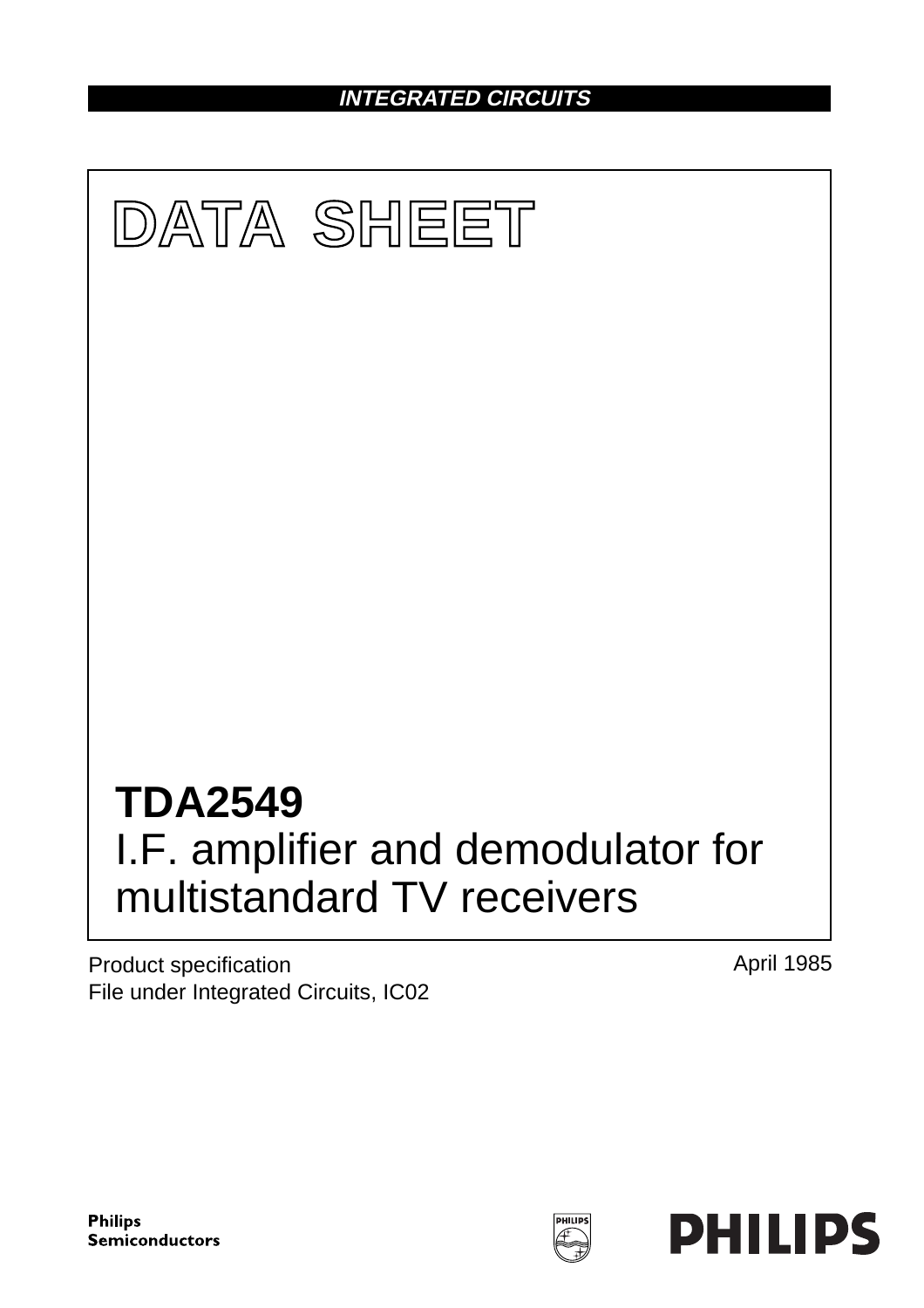# **I.F. amplifier and demodulator for** mediate and demodulated for the temperature of the temperature of the temperature of the temperature of the tempe<br>multistandard TV receivers

### **GENERAL DESCRIPTION**

The TDA2549 is a complete i.f. circuit with a.f.c., a.g.c., demodulation and video preamplification facilities for multistandard television receivers. It is capable of handling positively and negatively modulated video signals in both colour and black/white receivers.

## **Features**

- Gain-controlled wide-band amplifier providing complete i.f. gain
- Synchronous demodulator for positive and negative modulation
- Video preamplifier with noise protection for negative modulation
- Auxiliary video input and output (75  $\Omega$ )
- Video switch to select between auxiliary video input signal and demodulated video signal
- A.F.C. circuit with on/off switch and inverter switch
- A.G.C. circuit for positive modulation (mean level) and negative modulation (noise gate)
- A.G.C. output for controlling MOSFET tuners

### **QUICK REFERENCE DATA**

| Supply voltage (pins 13 and 21)        | $V_P = V_{13:21-3}$ | typ. | 12             | $\vee$ |
|----------------------------------------|---------------------|------|----------------|--------|
| Supply current (pins 13 and 21)        | $I_P = I_{13;21-3}$ | typ. | 82             | mA     |
| I.F. input signal at $V_0 = 2 V$       |                     |      |                |        |
| (between pins 6 and 7)                 | $V_i = V_{6-7}$     | typ. | 50             | μV     |
| Video output voltage at $V_i = 0$ V    |                     |      |                |        |
| (between pins 22 and 3)                |                     |      |                |        |
| positive modulation                    | $V_0 = V_{22-3}$    | typ. | 2              | V      |
| negative modulation                    | $V_0 = V_{22-3}$    | typ. | 4              | V      |
| Gain control range                     | $G_v$               | typ. | 74             | dB     |
| Signal-to-noise ratio at $V_i = 10$ mV | S/N                 | typ. | 57             | dB     |
| A.F.C. output voltage swing (pin 15)   | $V_{15-3}$          | min. | 10             | V      |
| Max. tuner a.g.c. output current       |                     |      |                |        |
| (pin 10)                               | $I_{10}$            | min. | 0,3            | mA     |
| Video bandwidth (3 dB)                 | B                   | typ. | 5,5            | MHz    |
| Auxiliary video input voltage (pin 12) |                     |      |                |        |
| at $V_0 = 2 V$ (peak-to-peak value)    | $V_{12-3(p-p)}$     | typ. | 1              | $\vee$ |
| Auxiliary video output impedance       |                     |      |                |        |
| (pin 14)                               | $ Z_{14-3} $        | typ. | 7              | Ω      |
| Auxiliary video output voltage         |                     |      |                |        |
| (pin 14)                               | $V_{14-3}$          | typ. | $\overline{2}$ | $\vee$ |

## **PACKAGE OUTLINE**

24-lead DIL; plastic (SOT101A); SOT101-1; 1996 November 19.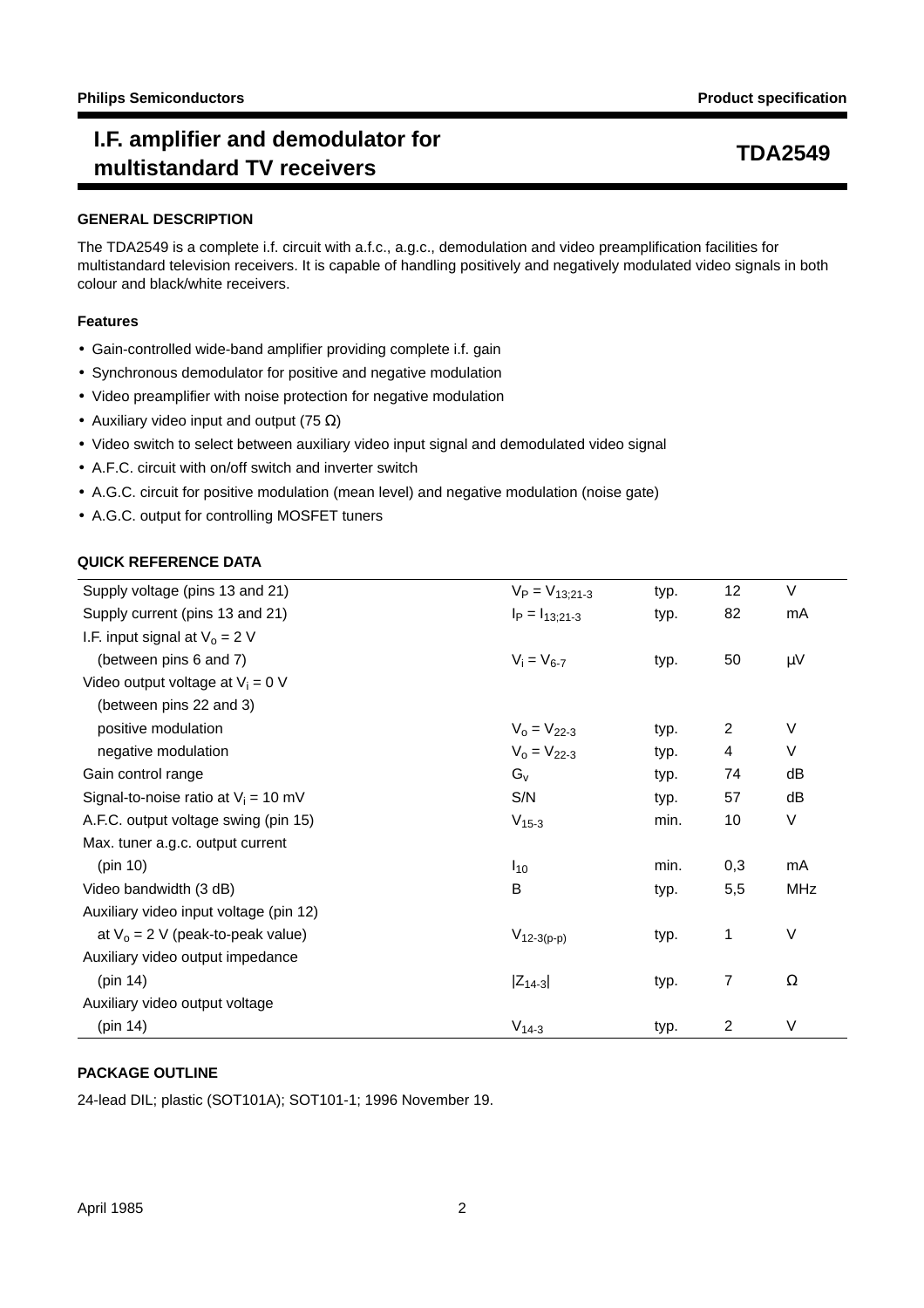## I.F. amplifier and demodulator for n.e. amplifier and demodulator for the state of the two transmitted to the transmitted to the transmitted of t<br>multistandard TV receivers

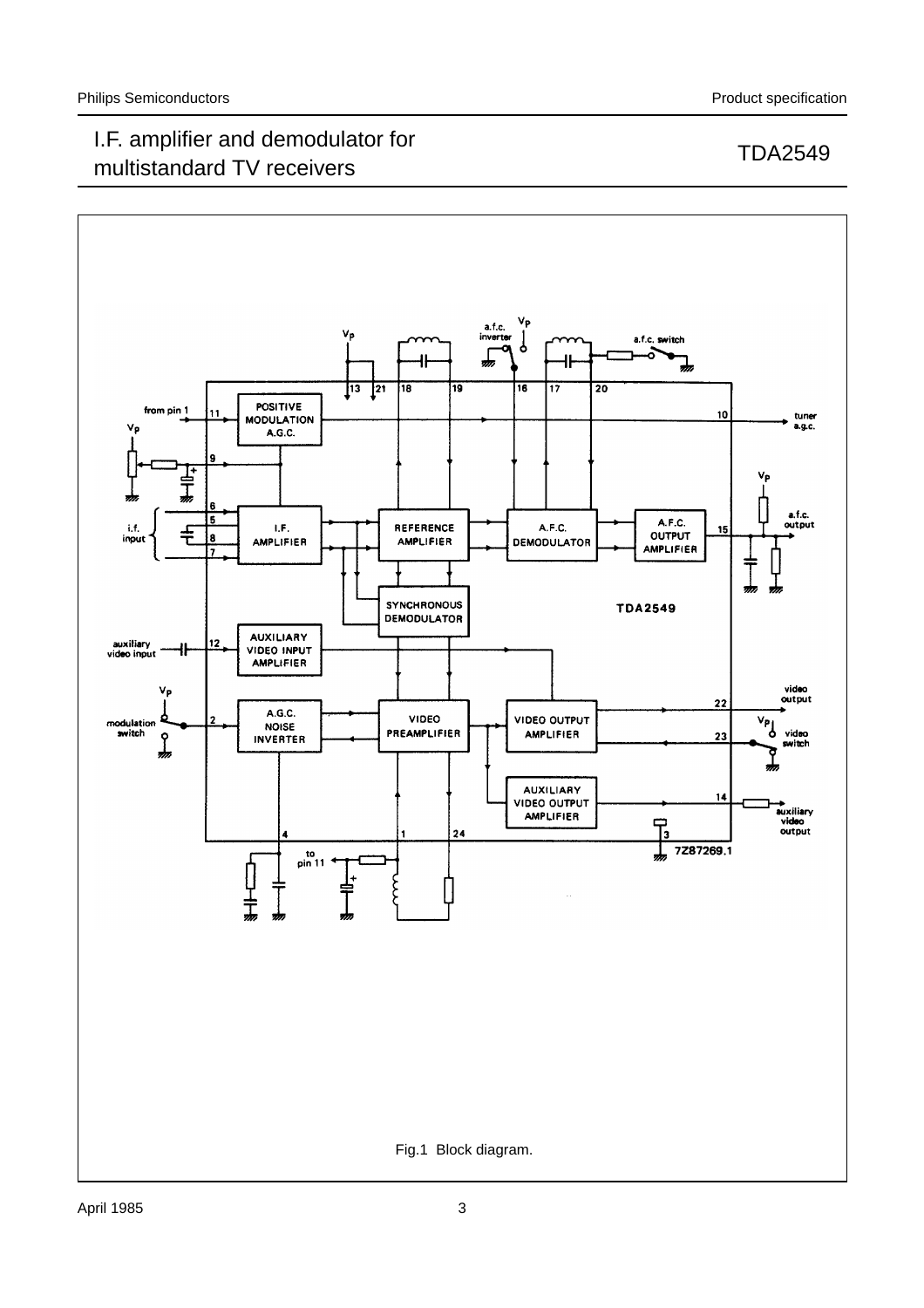# I.F. amplifier and demodulator for n.e. amplifier and demodulator for<br>multistandard TV receivers TDA2549

## **RATINGS**

| Limiting values in accordance with the Absolute Maximum System (IEC 134) |     |                 |              |
|--------------------------------------------------------------------------|-----|-----------------|--------------|
| Supply voltage (pins 13 and 21)                                          | Vь  | 13.8            |              |
| Storage temperature range                                                | sta | $-25$ to $+125$ | $^{\circ}$ C |
| Operating ambient temperature range                                      | amb | $-25$ to $+70$  | $^{\circ}$ C |

## **CHARACTERISTICS** (measured in fig.5)

 $V_P = 12$  V;  $T_{amb} = 25$  °C

| <b>PARAMETER</b>                                | <b>SYMBOL</b>    | MIN. | TYP.           | MAX. | <b>UNIT</b> |
|-------------------------------------------------|------------------|------|----------------|------|-------------|
| Supply voltage range                            | $V_{\mathsf{P}}$ | 10,8 | 12             | 13,2 | $\vee$      |
| Supply current (pins 13 and 21)                 | Iр               |      | 82             |      | mA          |
| I.F. input signal for $V_0 = 2 V$               |                  |      |                |      |             |
| (between pins 6 and 7)                          | $V_i = V_{6-7}$  |      | 50             | 150  | $\mu$ V     |
| Input impedance (differential)                  | $ Z_{6-7} $      |      | 2              | —    | $k\Omega$   |
| Input capacitance (differential)                | $C_{6-7}$        |      | $\overline{2}$ |      | pF          |
| Zero single output level                        |                  |      |                |      |             |
| positive modulation                             | $V_{22-3}$       | 1,6  | 2              | 2,3  | $\vee$      |
| negative modulation                             | $V_{22-3}$       | 3,7  | 4              | 4,3  | $\vee$      |
| Top sync output level                           | $V_{22-3}$       | 1,7  | $\overline{2}$ | 2,3  | V           |
| Gain control range                              | $G_v$            | 50   | 74             | —    | dВ          |
| Signal-to-noise ratio at $V_i = 10$ mV (note 1) | S/N              | 50   | 57             |      | dB          |
| Maximum video output amplitude for positive     |                  |      |                |      |             |
| modulation (peak-to-peak value)                 | $V_{22-3(p-p)}$  | 4,5  |                |      | $\vee$      |
| Bandwidth of video amplifier (3 dB)             | B                |      | 5,5            |      | <b>MHz</b>  |
| Differential gain at $V_0 = 2V$                 | dG               |      | 4              | 10   | $\%$        |
| Differential phase at $V_0 = 2$ V               | dφ               |      | 2              | 10   | %           |
| Residual carrier signal (r.m.s. value)          | $V_{24-3(rms)}$  |      | 10             | 20   | mV          |
| Residual second harmonic of carrier signal      |                  |      |                |      |             |
| (r.m.s. value)                                  | $V_{24-3(rms)}$  |      | 20             | 60   | mV          |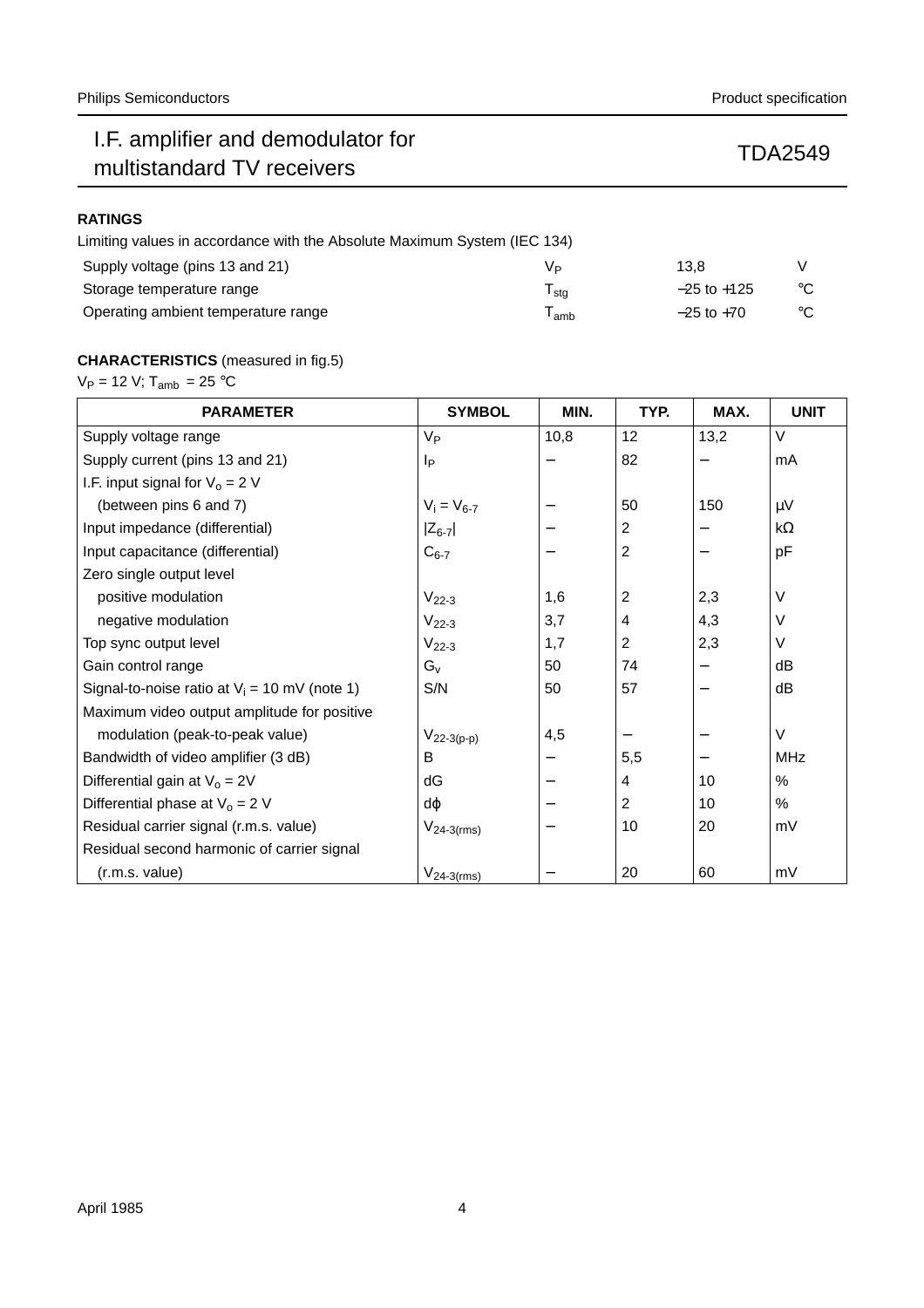# I.F. amplifier and demodulator for T.F. amplifier and demodulator for<br>multistandard TV receivers TDA2549

| Product specification |
|-----------------------|
|                       |

| <b>PARAMETER</b>                                    | <b>SYMBOL</b>         | MIN.                     | TYP.                     | MAX.                     | <b>UNIT</b> |
|-----------------------------------------------------|-----------------------|--------------------------|--------------------------|--------------------------|-------------|
| A.F.C. output voltage swing                         | $V_{15-3}$            | 10                       |                          | $\overline{\phantom{0}}$ | $\vee$      |
| Change of frequency required for a.f.c.             |                       |                          |                          |                          |             |
| output voltage swing of 10 V                        | $\Delta f$            | $\qquad \qquad -$        | 70                       | 200                      | kHz         |
| A.F.C. switch off for a voltage lower than:         | $V_{17-3}$            |                          |                          | 1,5                      | V           |
| A.F.C. inverter switch                              |                       |                          |                          |                          |             |
| positive a.f.c. (Fig.2)                             | $V_{16-3}$            | 0                        |                          | 1,5                      | $\vee$      |
| negative a.f.c. (Fig.3)                             | $V_{16-3}$            | 4                        |                          | 12                       | $\vee$      |
| Tuner A.G.C.                                        |                       |                          |                          |                          |             |
| Leakage current                                     | $I_{10}$              |                          |                          | 15                       | μA          |
| Saturation voltage                                  |                       |                          |                          |                          |             |
| $I_{10} = 0.3$ mA                                   | $V_{10-3}$            |                          | 0,1                      | 0,3                      | V           |
| take-over point LOW                                 | $V_i$                 |                          | $\overline{\phantom{0}}$ | 3                        | mV          |
| take-over point HIGH                                | $V_i$                 | 10                       | —                        | —                        | mV          |
| Signal expansion at $G_v = 50$ dB                   | $\Delta\rm{V_{22-3}}$ |                          |                          | 0,5                      | dB          |
| Negative modulation (Fig.4)                         |                       |                          |                          |                          |             |
| white spot inverter threshold level                 | $V22-3$               |                          | 4,6                      | $\overline{\phantom{0}}$ | $\vee$      |
| white spot insertion level                          | $V_{22-3}$            |                          | 3,2                      |                          | V           |
| noise inverter threshold level                      | $V22-3$               |                          | 0,9                      | —                        | V           |
| noise insertion level                               | $V22-3$               |                          | 2,5                      | $\overline{\phantom{0}}$ | V           |
| Positive modulation a.g.c. detector                 |                       |                          |                          |                          |             |
| reference level                                     | $V_{11-3}$            | 3,0                      | 3,2                      | 3,4                      | V           |
| Auxiliary video input signal for $V_{o(p-p)} = 2 V$ | $V_{12-3}$            | 0,7                      | 1                        | 1,4                      | $\vee$      |
| Auxiliary video output                              |                       |                          |                          |                          |             |
| output signal (note 2)                              | $V_{14-3}$            |                          | 1                        |                          | $\vee$      |
| top sync level                                      | $V_{14-3}$            | 1                        | $\overline{c}$           | 3                        | V           |
| output impedance                                    | $ Z_{14-3} $          | $\overline{\phantom{0}}$ | 7                        | $\overline{\phantom{0}}$ | Ω           |
| Levels for video switches                           |                       |                          |                          |                          |             |
| positive video                                      | $V_{2-3}$             |                          |                          | 1                        | V           |
| negative video                                      | $V_{2-3}$             | 3                        |                          |                          | $\vee$      |
| internally demodulated signal                       | $V_{23-3}$            |                          |                          | $\mathbf 1$              | V           |
| auxiliary video signal                              | $V_{23-3}$            | 3                        |                          |                          | V           |

## **Notes to the characteristics**

1. Signal – to – noise ratio S/N = 
$$
\frac{V_o \text{ black-to-white}}{V_{n(rms)} \text{ at B= 5 MHz}}
$$

2. Measured in application of Fig. 5.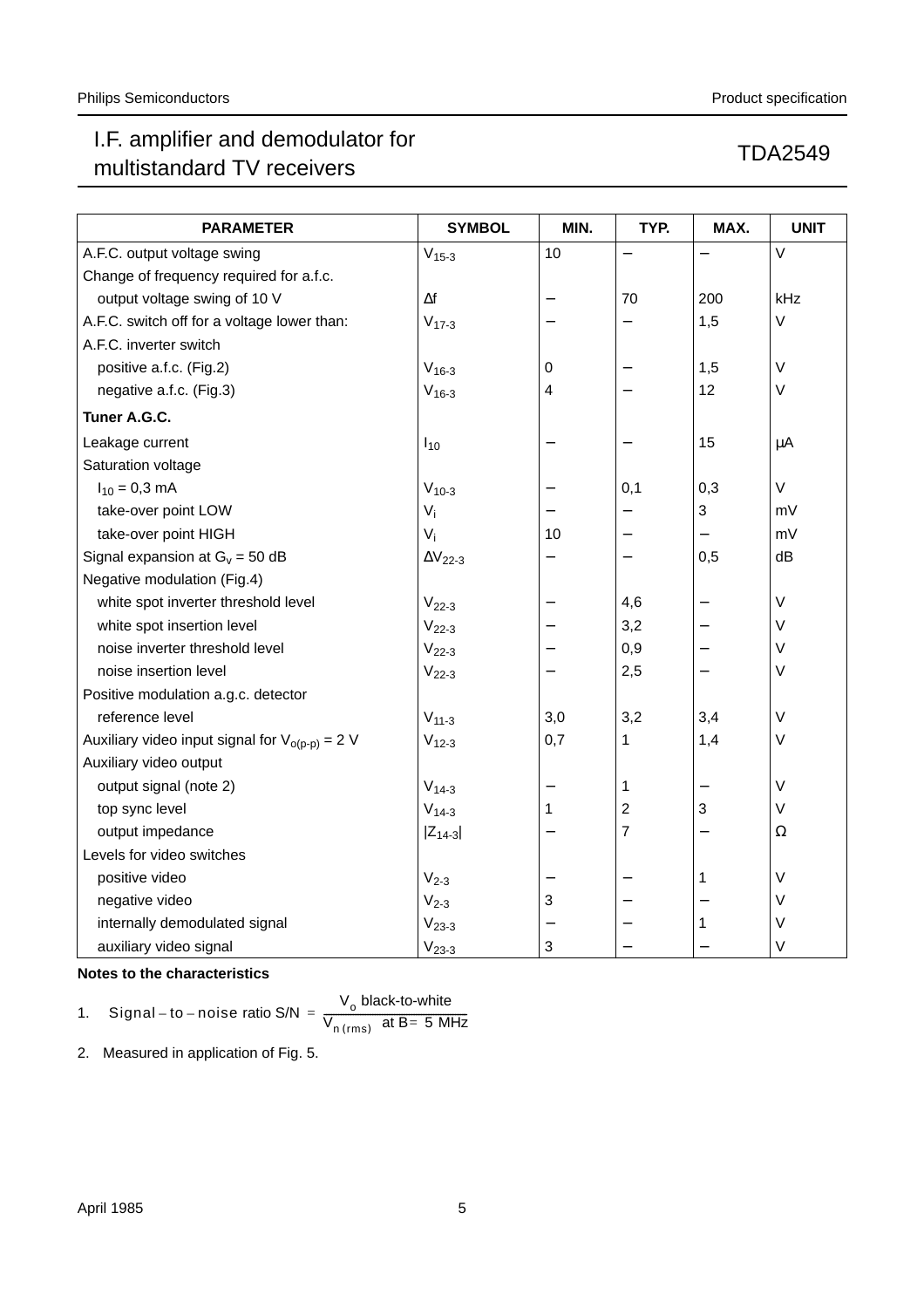## I.F. amplifier and demodulator for multistandard TV receivers TDA2549



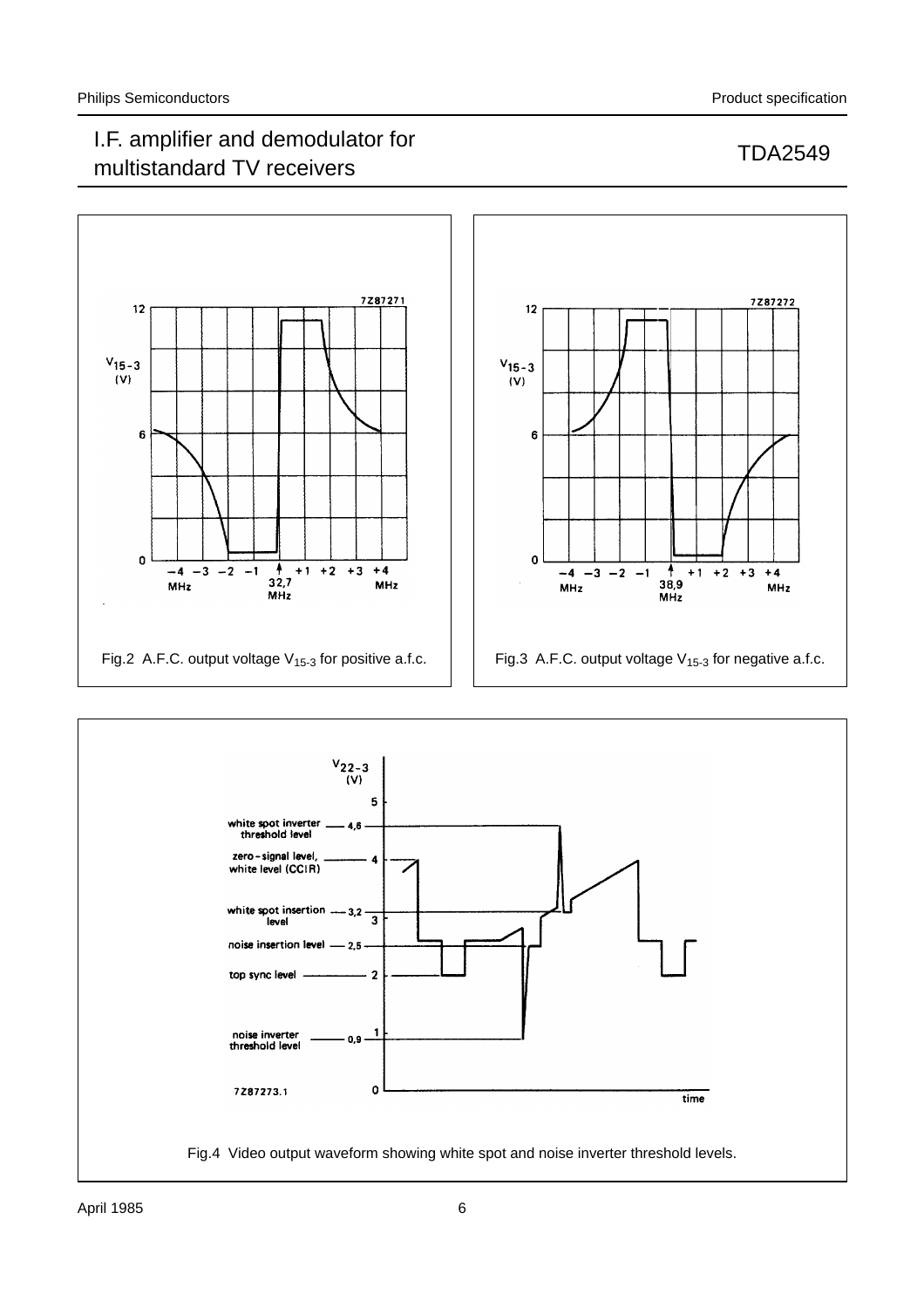## I.F. amplifier and demodulator for n.e. amplifier and demodulator for the state of the two transmitted to the transmitted to the transmitted of t<br>multistandard TV receivers

## **APPLICATION INFORMATION**

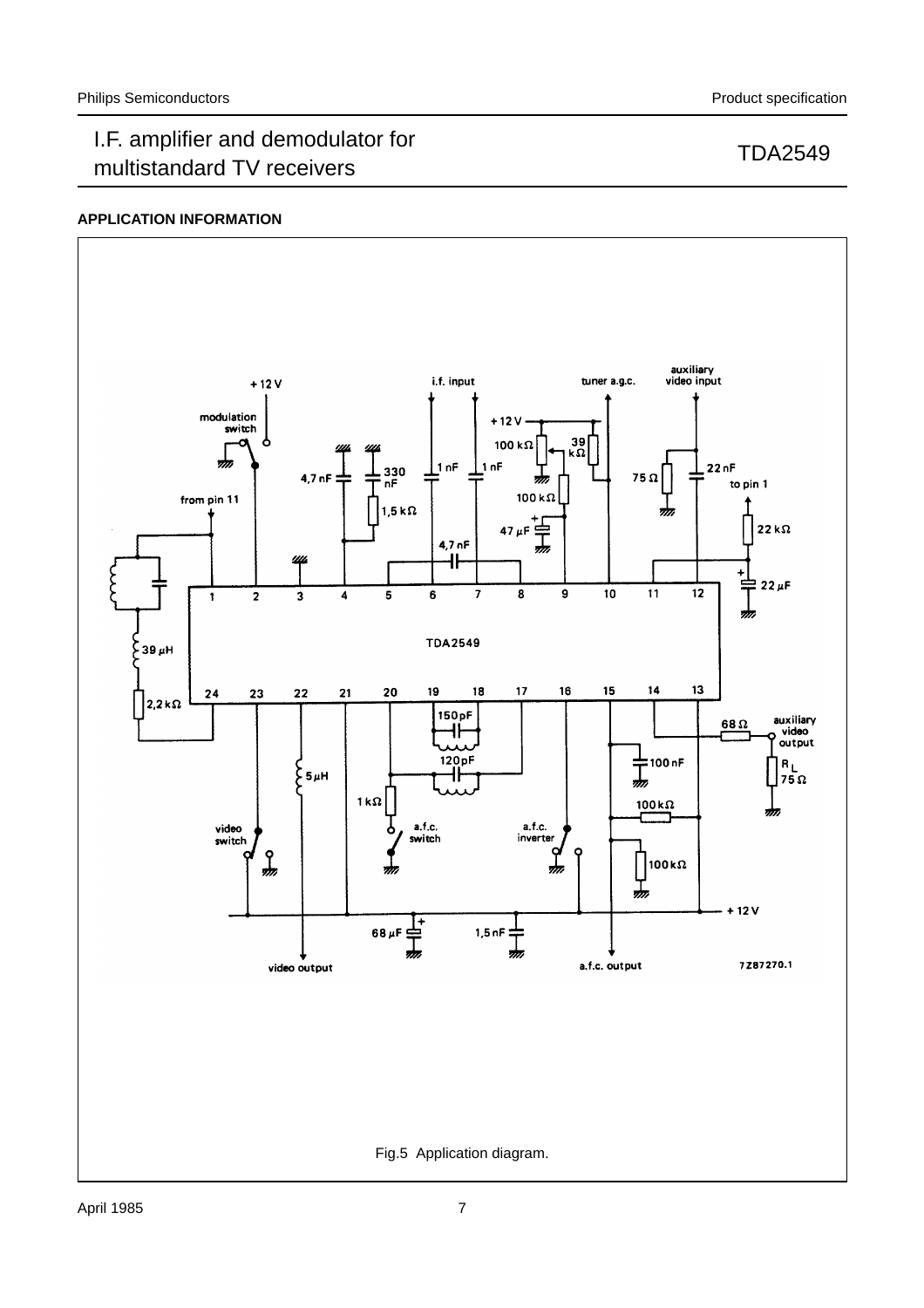# I.F. amplifier and demodulator for n.e. amplifier and demodulator for the state of the two transmitted to the transmitted to the transmitted of t<br>multistandard TV receivers

## **PACKAGE OUTLINE**

## **DIP24:** plastic dual in-line package; 24 leads (600 mil) **SOT101-1 SOT101-1**



| <b>UNIT</b> | A<br>max. | A <sub>1</sub><br>min. | A <sub>2</sub><br>max. |                                                        | b.             |                | 11.<br>יים   | (1)<br>ш.    | е    | е.    | -            | $M_F$          | Мu             | w    | 2 W<br>max. |
|-------------|-----------|------------------------|------------------------|--------------------------------------------------------|----------------|----------------|--------------|--------------|------|-------|--------------|----------------|----------------|------|-------------|
| mm          | 5.1       | 0.51                   | 4.0                    | $\overline{ }$<br>$\mathbf{1} \cdot \mathbf{1}$<br>1.3 | 0.53<br>0.38   | 0.32<br>0.23   | 32.0<br>31.4 | 14.1<br>13.7 | 2.54 | 15.24 | 3.9<br>3.4   | 15.80<br>15.24 | 17.15<br>15.90 | 0.25 | 2.2         |
| inches      | 0.20      | 0.020                  | 0.16                   | 0.066<br>0.051                                         | 0.021<br>0.015 | 0.013<br>0.009 | .26<br>.24   | 0.56<br>0.54 | 0.10 | 0.60  | 0.15<br>0.13 | 0.62<br>0.60   | 0.68<br>0.63   | 0.01 | 0.087       |

#### **Note**

1. Plastic or metal protrusions of 0.25 mm maximum per side are not included.

| <b>OUTLINE</b>       |            | <b>REFERENCES</b> | <b>EUROPEAN</b> | <b>ISSUE DATE</b> |                   |                             |
|----------------------|------------|-------------------|-----------------|-------------------|-------------------|-----------------------------|
| <b>VERSION</b>       | <b>IEC</b> | <b>JEDEC</b>      | <b>EIAJ</b>     |                   | <b>PROJECTION</b> |                             |
| SOT <sub>101-1</sub> | 051G02     | <b>MO-015AD</b>   |                 |                   | ⊕                 | $-92 - 11 - 17$<br>95-01-23 |